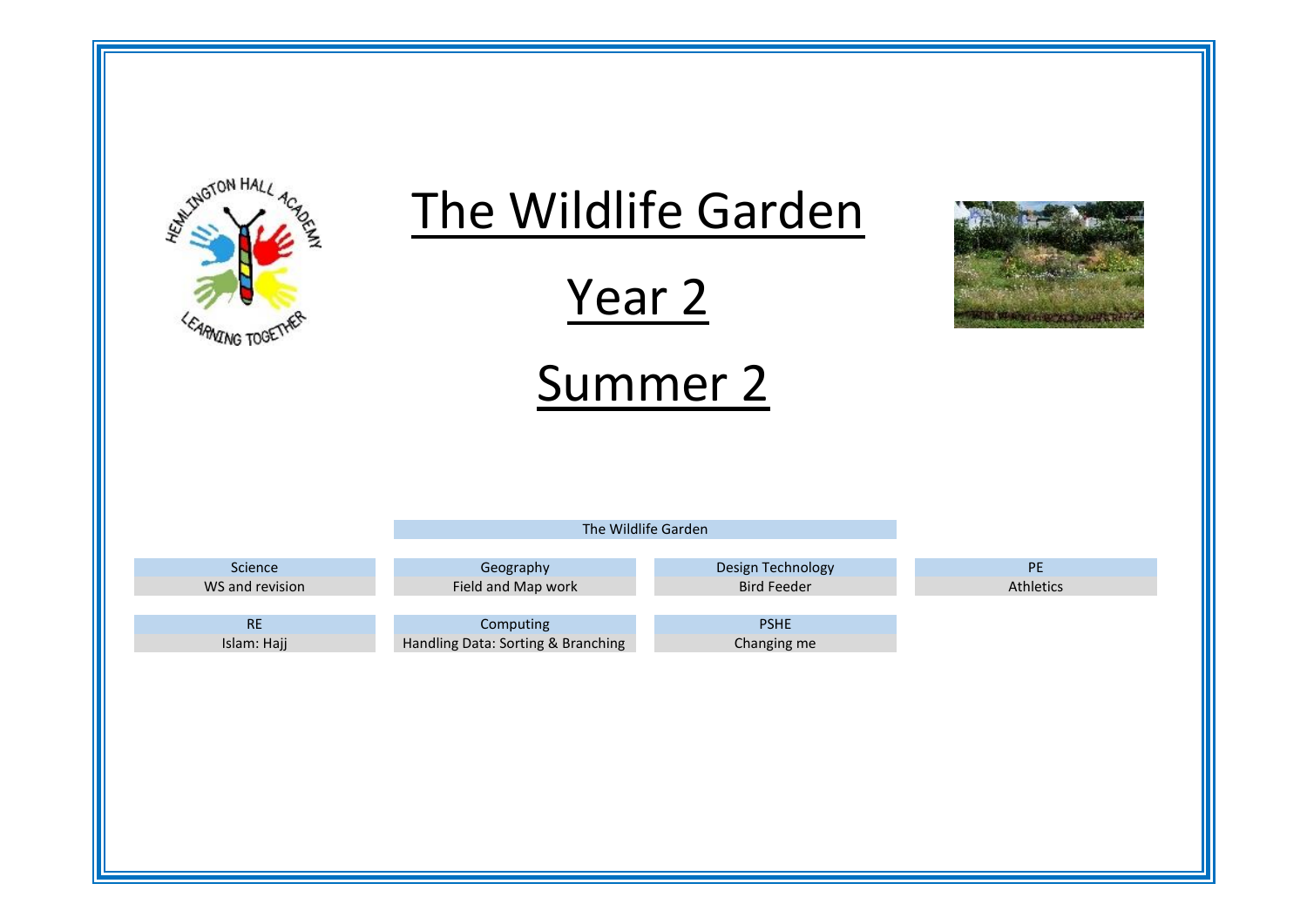### **Science**

| Continuation of units, working scientifically skills and revision                                                                                                                                                                                                                                                                                           |                                                                                                                                                                                                            | Term: 6           | Year: $1/2$ |                     |
|-------------------------------------------------------------------------------------------------------------------------------------------------------------------------------------------------------------------------------------------------------------------------------------------------------------------------------------------------------------|------------------------------------------------------------------------------------------------------------------------------------------------------------------------------------------------------------|-------------------|-------------|---------------------|
|                                                                                                                                                                                                                                                                                                                                                             |                                                                                                                                                                                                            |                   |             |                     |
| $NC$ Objective – Coverage<br><b>Working Scientifically skills.</b>                                                                                                                                                                                                                                                                                          |                                                                                                                                                                                                            | <b>Vocabulary</b> |             |                     |
| Asking simple questions and recognising that they can be<br>answered in different ways<br>Observing closely, using simple equipment <b>Depart of the Serving</b><br>simple tests<br>Identifying and classifying<br>Using their observations and ideas to suggest answers to<br>questions<br>Gathering and recording data to help in answering<br>questions. | During Summer 2 year groups will be continuing any of their units that are unfinished.<br>If all are complete then they will focus on the working scientifically skills and complete work linked to those. |                   |             | See previous units. |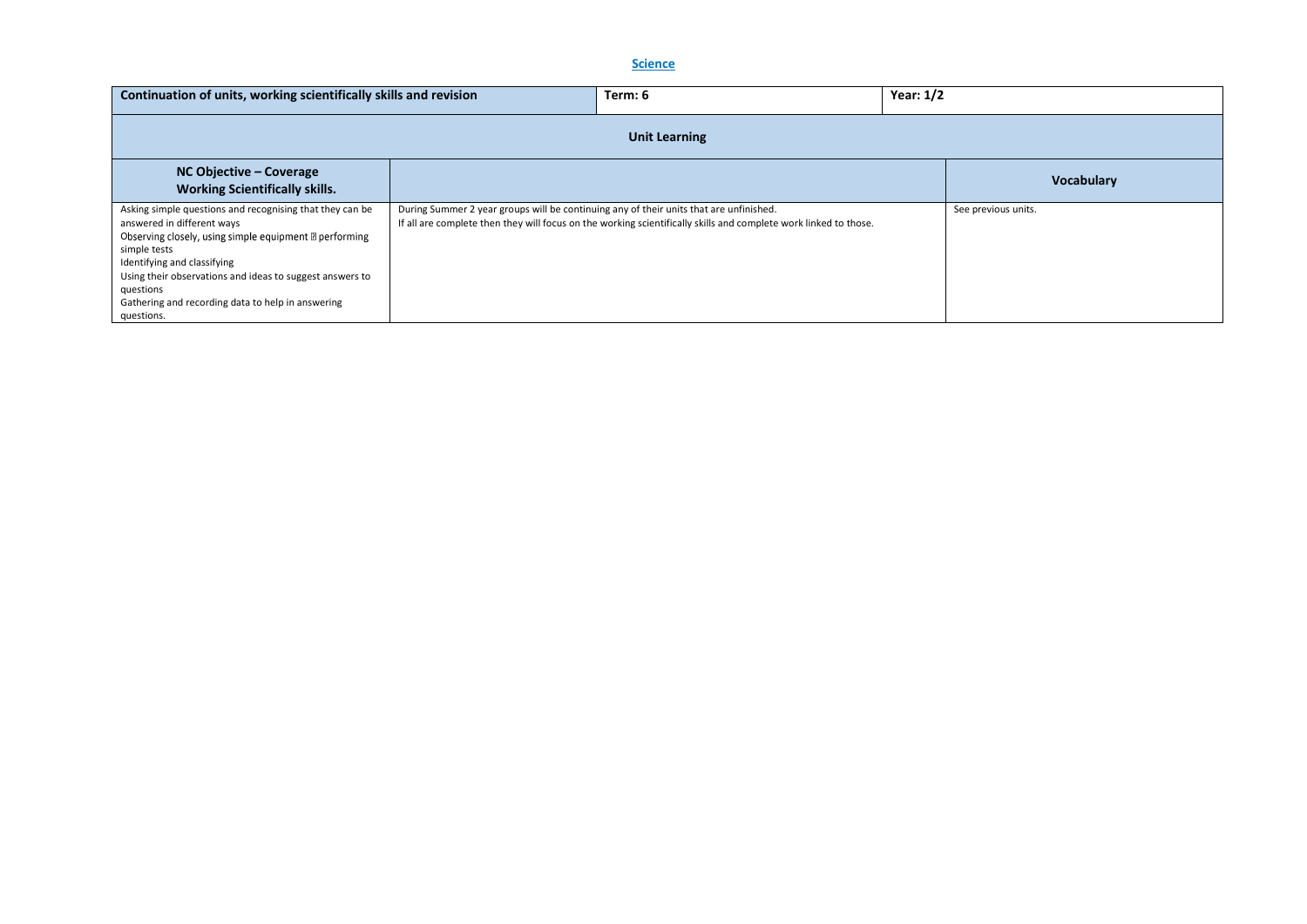### **Geography**

| Wildlife Garden - Field and Map Work                                                                                                                                                                                                                                                                                                                                                                                                                                                                                                                                                                                                                                                                                                                                                                                                                                                                                                                                                                                                                                                                            | <b>Topic: Wildlife Garden</b>                                                                                                                                                                                                                                                                                                                                                                                                                                                                                                                                                                      |  |                                                                                                                                                                                                                                                                                                                                                                        | <b>Term: Summer 2</b>                                                                                                                          | Year: 2                                                                                                                                  |  |  |  |
|-----------------------------------------------------------------------------------------------------------------------------------------------------------------------------------------------------------------------------------------------------------------------------------------------------------------------------------------------------------------------------------------------------------------------------------------------------------------------------------------------------------------------------------------------------------------------------------------------------------------------------------------------------------------------------------------------------------------------------------------------------------------------------------------------------------------------------------------------------------------------------------------------------------------------------------------------------------------------------------------------------------------------------------------------------------------------------------------------------------------|----------------------------------------------------------------------------------------------------------------------------------------------------------------------------------------------------------------------------------------------------------------------------------------------------------------------------------------------------------------------------------------------------------------------------------------------------------------------------------------------------------------------------------------------------------------------------------------------------|--|------------------------------------------------------------------------------------------------------------------------------------------------------------------------------------------------------------------------------------------------------------------------------------------------------------------------------------------------------------------------|------------------------------------------------------------------------------------------------------------------------------------------------|------------------------------------------------------------------------------------------------------------------------------------------|--|--|--|
| <b>Foundations of previous learning:</b><br>In Year 1 the children have learned that the UK is made up of 4 countries and they can name these countries. The children have compared similarities between a coastal region and<br>the area in which they live. They have used simple maps and then applied this knowledge to drawing their own maps during An Island Home, Animals Around the World and Wild<br>Life Garden. Children are able to name simple human and physical features in the local environment and explain changes in the local environment due to seasonal changes.<br>Year 2 - Children have learned that names of the capital cities in the UK as well as the names of the surrounding seas. Through work on The Great Fire of London they can name<br>and locate the continents and main oceans using globes or maps. In the topic of Kenya, children have developed their geographical vocabulary to name features of familiar and<br>unfamiliar places. They are also able to use compass directions (NSEW) to describe a location of a country within Africa.<br><b>Unit Learning</b> |                                                                                                                                                                                                                                                                                                                                                                                                                                                                                                                                                                                                    |  |                                                                                                                                                                                                                                                                                                                                                                        |                                                                                                                                                |                                                                                                                                          |  |  |  |
| <b>NC Objective - Coverage</b>                                                                                                                                                                                                                                                                                                                                                                                                                                                                                                                                                                                                                                                                                                                                                                                                                                                                                                                                                                                                                                                                                  | <b>Skills</b><br>Knowledge                                                                                                                                                                                                                                                                                                                                                                                                                                                                                                                                                                         |  |                                                                                                                                                                                                                                                                                                                                                                        |                                                                                                                                                |                                                                                                                                          |  |  |  |
| Geographical skills and fieldwork<br>To use simple compass directions (north, south, east<br>and west) and locational and directional language [for<br>example, near and far, left and right], to describe the<br>location of features and routes on a map<br>To use aerial photographs and plan perspectives to<br>recognise landmarks and basic human and physical<br>features; devise a simple map; and use and construct<br>basic symbols in a key<br>To use simple fieldwork and observational skills to<br>study the geography of their school and its grounds<br>and the key human and physical features of its<br>surrounding environment                                                                                                                                                                                                                                                                                                                                                                                                                                                               | Knowledge & Understanding<br>Describe and compare human and physical features<br>seen in their local environment and other places in the<br>world.<br>Describe how a physical or human process has<br>changed an aspect of an environment<br>Practical<br>Draw simple maps or plans using symbols for a key.<br>Use geographical vocabulary to name features of<br>familiar and unfamiliar places.<br>Collect and organise simple data from first and second<br>hand sources including fieldwork.<br>Identify and describe geographical human and<br>physical features using an aerial photograph. |  | To know all compass directions.<br>To describe features on a map using compass<br>directions.<br>To use aerial photographs to identify geographical<br>landmarks/features.<br>To be able to read a simple key.<br>To devise a map with a simple key.<br>To use observational fieldwork skills to study the<br>school grounds.<br>To collect data and present findings. | Map<br>Compass<br>Direction<br>North<br>South<br>East<br>West<br>Human<br>Physical<br>Locality<br>Direction<br>Key<br>Coordinates<br>Reference | Perspective<br>Landmark<br>Feature<br>Fieldwork<br>Symbols<br>Aerial<br>Grounds<br>Environment<br>Plan<br>Route<br>Left<br>Right<br>Grid |  |  |  |
|                                                                                                                                                                                                                                                                                                                                                                                                                                                                                                                                                                                                                                                                                                                                                                                                                                                                                                                                                                                                                                                                                                                 | <b>Assessment of Skills</b><br>Explain how a place has changed over time<br>Draw simple maps or plans using symbols for a key.                                                                                                                                                                                                                                                                                                                                                                                                                                                                     |  | <b>Assessment of Knowledge</b><br>Can you describe the position of features or landmarks<br>using compass directions?<br>Can you use an aerial photograph to identify features?<br>Can you create and use a simple key?<br>Can you study and explore the school grounds to<br>identify key features?<br>Can you devise your own map of the school grounds?             |                                                                                                                                                |                                                                                                                                          |  |  |  |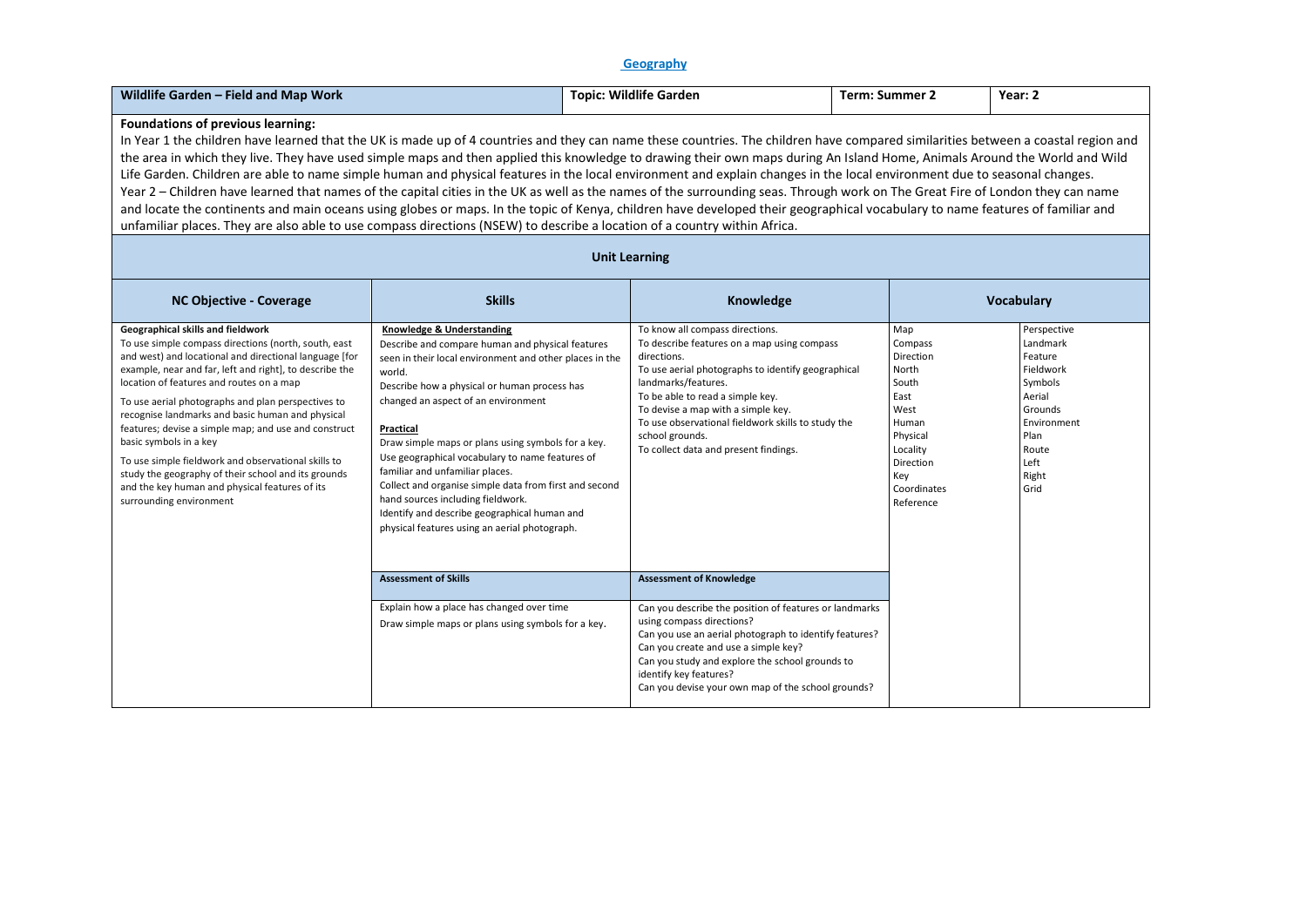# **Design Technology**

| Design and evaluate a bird feeder                                                                                                                                                                                                                                                                                                                                                                                                                                                                                                                                                                                                                                                                                                                                                                                                                                                                                                          |                                                                                                                                                                                                                                                                                                                                                                                                                                                                                                                                                                                                                                                                                                                                                                                                                                                                               | <b>Topic: Wildlife Garden</b> |                                                                                                                                                                                                                                                                                                                                               | Year: 2 |                                                                                                                                                                   | <b>Term: Summer 2</b> |  |
|--------------------------------------------------------------------------------------------------------------------------------------------------------------------------------------------------------------------------------------------------------------------------------------------------------------------------------------------------------------------------------------------------------------------------------------------------------------------------------------------------------------------------------------------------------------------------------------------------------------------------------------------------------------------------------------------------------------------------------------------------------------------------------------------------------------------------------------------------------------------------------------------------------------------------------------------|-------------------------------------------------------------------------------------------------------------------------------------------------------------------------------------------------------------------------------------------------------------------------------------------------------------------------------------------------------------------------------------------------------------------------------------------------------------------------------------------------------------------------------------------------------------------------------------------------------------------------------------------------------------------------------------------------------------------------------------------------------------------------------------------------------------------------------------------------------------------------------|-------------------------------|-----------------------------------------------------------------------------------------------------------------------------------------------------------------------------------------------------------------------------------------------------------------------------------------------------------------------------------------------|---------|-------------------------------------------------------------------------------------------------------------------------------------------------------------------|-----------------------|--|
| Foundations of previous learning:<br>Children will have drawn on their own experiences to help them generate ideas.                                                                                                                                                                                                                                                                                                                                                                                                                                                                                                                                                                                                                                                                                                                                                                                                                        |                                                                                                                                                                                                                                                                                                                                                                                                                                                                                                                                                                                                                                                                                                                                                                                                                                                                               |                               |                                                                                                                                                                                                                                                                                                                                               |         |                                                                                                                                                                   |                       |  |
| <b>Unit Learning</b>                                                                                                                                                                                                                                                                                                                                                                                                                                                                                                                                                                                                                                                                                                                                                                                                                                                                                                                       |                                                                                                                                                                                                                                                                                                                                                                                                                                                                                                                                                                                                                                                                                                                                                                                                                                                                               |                               |                                                                                                                                                                                                                                                                                                                                               |         |                                                                                                                                                                   |                       |  |
| <b>NC Objective - Coverage</b>                                                                                                                                                                                                                                                                                                                                                                                                                                                                                                                                                                                                                                                                                                                                                                                                                                                                                                             | <b>Skills</b>                                                                                                                                                                                                                                                                                                                                                                                                                                                                                                                                                                                                                                                                                                                                                                                                                                                                 |                               | <b>Vocabulary</b>                                                                                                                                                                                                                                                                                                                             |         |                                                                                                                                                                   |                       |  |
| When designing and making, pupils should be taught to:<br>Design<br>Design purposeful, functional, appealing products for<br>themselves and other users based on design criteria<br>Generate, develop, model and communicate their ideas<br>through talking, drawing, templates, mock-ups and, where<br>appropriate, information and communication technology<br>Make<br>Select from and use a range of tools and equipment to<br>perform practical tasks [for example, cutting, shaping,<br>joining and finishing]<br>Select from and use a wide range of materials and<br>components, including construction materials, textiles and<br>ingredients, according to their characteristics<br>Evaluate<br>Explore and evaluate a range of existing products<br>Evaluate their ideas and products against design criteria<br>Technical knowledge<br>To build structures, exploring how they can be made<br>stronger, stiffer and more stable | Plan and communicate ideas<br>Generate ideas by drawing on their own and other<br>people's experiences.<br>Develop their design ideas through discussion,<br>observation, drawing and modelling.<br>Identify a purpose for what they intend to design and<br>make.<br>Identify simple design criteria.<br>Making simple drawings and label parts.<br>Make (technical knowledge)<br>Begin to select tools and materials use appropriate<br>vocabulary to describe and name them.<br>Assemble, join and combine materials in order to make a<br>product.<br>Choose and use appropriate finishing techniques to<br>improve the look of a product.<br>Evaluate<br>Evaluate against their design criteria.<br>Evaluate their products as they are developed identifying<br>strengths and modifications.<br>Talk about their ideas saying what they like and dislike<br>about them. | design.<br>feeder.            | To analyse the features of a bird feeder.<br>To plan and design their own bird feeder.<br>To identify appropriate materials to be used to create their<br>To use the correct techniques when creating their bird<br>To evaluate their finished product against their design.<br>To identify their own strengths and areas of development.     |         | birdfeeder<br>Features<br>Generate<br>Research<br>Measure<br>Technique<br>Cut<br>Material<br>Join<br>Combine<br>Glue<br>Finishing<br>Evaluate<br>Purpose<br>Mould |                       |  |
|                                                                                                                                                                                                                                                                                                                                                                                                                                                                                                                                                                                                                                                                                                                                                                                                                                                                                                                                            | <b>Assessment of Skills</b>                                                                                                                                                                                                                                                                                                                                                                                                                                                                                                                                                                                                                                                                                                                                                                                                                                                   |                               | <b>Assessment of Knowledge</b>                                                                                                                                                                                                                                                                                                                |         |                                                                                                                                                                   |                       |  |
|                                                                                                                                                                                                                                                                                                                                                                                                                                                                                                                                                                                                                                                                                                                                                                                                                                                                                                                                            | Identify a purpose for what they intend to design and<br>make<br>Choose and use appropriate finishing techniques to<br>improve the look of a product<br>Evaluate their products as they are developed identifying<br>strengths and modifications                                                                                                                                                                                                                                                                                                                                                                                                                                                                                                                                                                                                                              | choices?<br>materials?        | Can you identify the features of a bird feeder?<br>Can you design a bird feeder with the correct features?<br>Can you select appropriate materials and explain your<br>Can you use joining techniques effectively to combine<br>Can you identify a strength of your finished product?<br>Can you say what you would improve by comparing your |         |                                                                                                                                                                   |                       |  |
|                                                                                                                                                                                                                                                                                                                                                                                                                                                                                                                                                                                                                                                                                                                                                                                                                                                                                                                                            |                                                                                                                                                                                                                                                                                                                                                                                                                                                                                                                                                                                                                                                                                                                                                                                                                                                                               |                               | design and your finished product?                                                                                                                                                                                                                                                                                                             |         |                                                                                                                                                                   |                       |  |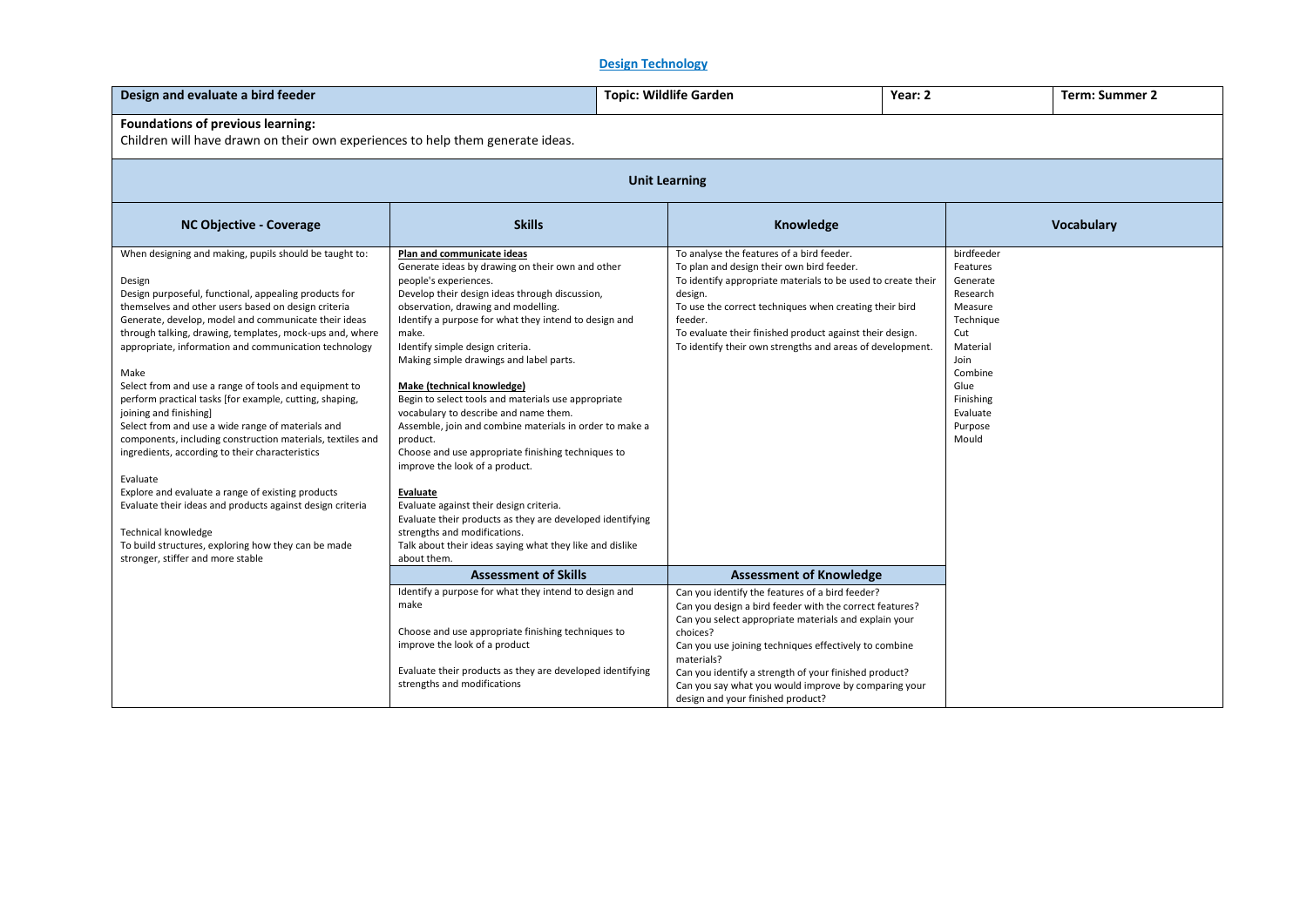### **Physical Education**

| <b>Athletics</b>                                                                                                                                                                                                                                                                                                                                                                                                                                                                                                                                                                                                                                                                                                                                                                                                                                                                                                                                                                                                                                                                                                                                                                                                                                     |                                                                                                                                                                                                                                                                                                                                                                                                                                                                                                                                                                                                                                                                                      | <b>Term: Summer 2</b>                                                                                                                                                                                                                                                                                                                                                                                                                                | Year: 2                                                                                                                          |                                                                                                                      |  |  |  |
|------------------------------------------------------------------------------------------------------------------------------------------------------------------------------------------------------------------------------------------------------------------------------------------------------------------------------------------------------------------------------------------------------------------------------------------------------------------------------------------------------------------------------------------------------------------------------------------------------------------------------------------------------------------------------------------------------------------------------------------------------------------------------------------------------------------------------------------------------------------------------------------------------------------------------------------------------------------------------------------------------------------------------------------------------------------------------------------------------------------------------------------------------------------------------------------------------------------------------------------------------|--------------------------------------------------------------------------------------------------------------------------------------------------------------------------------------------------------------------------------------------------------------------------------------------------------------------------------------------------------------------------------------------------------------------------------------------------------------------------------------------------------------------------------------------------------------------------------------------------------------------------------------------------------------------------------------|------------------------------------------------------------------------------------------------------------------------------------------------------------------------------------------------------------------------------------------------------------------------------------------------------------------------------------------------------------------------------------------------------------------------------------------------------|----------------------------------------------------------------------------------------------------------------------------------|----------------------------------------------------------------------------------------------------------------------|--|--|--|
| <b>Foundations of previous learning:</b><br>Year 1:<br>Travel with control and co-ordination, copying and repeating sequences which include rolling, travelling, balancing, climbing, stretching and curling.<br>Take part in activities and work with others to complete a task.<br>Demonstrate the five basic jumps on their own, e.g a series of hops, and in combination, e.g hop, one two, two two, showing control at take-off and landing.<br>Run continuously for about one minute and, when required, show the difference between running at speed and jogging.<br>Throw with increasing accuracy and co-ordination into targets set at different distances.<br>Use different techniques, speed and effort to meet challenges set for running, jumping and throwing.<br>Describe what happens to their heart, breathing and temperature during different types of athletic activity.<br>Identify and describe different running, jumping and throwing actions.<br>Explain what is successful and what they have to do to perform better.<br>To identify and show their understanding.<br>To perform as an individual and as part of a team.<br>Assessment: Control speed of running, strength of throws and jumping technique in athletics. |                                                                                                                                                                                                                                                                                                                                                                                                                                                                                                                                                                                                                                                                                      |                                                                                                                                                                                                                                                                                                                                                                                                                                                      |                                                                                                                                  |                                                                                                                      |  |  |  |
| <b>Unit Learning</b>                                                                                                                                                                                                                                                                                                                                                                                                                                                                                                                                                                                                                                                                                                                                                                                                                                                                                                                                                                                                                                                                                                                                                                                                                                 |                                                                                                                                                                                                                                                                                                                                                                                                                                                                                                                                                                                                                                                                                      |                                                                                                                                                                                                                                                                                                                                                                                                                                                      |                                                                                                                                  |                                                                                                                      |  |  |  |
| <b>NC Objective - Coverage</b>                                                                                                                                                                                                                                                                                                                                                                                                                                                                                                                                                                                                                                                                                                                                                                                                                                                                                                                                                                                                                                                                                                                                                                                                                       | <b>Skills and Knowledge</b><br><b>Vocabulary</b>                                                                                                                                                                                                                                                                                                                                                                                                                                                                                                                                                                                                                                     |                                                                                                                                                                                                                                                                                                                                                                                                                                                      |                                                                                                                                  |                                                                                                                      |  |  |  |
| To master basic movements including jumping, as well as<br>developing balance, agility and co-ordination, and begin to<br>apply these in a range of activities perform simple<br>movement patterns.<br>To participate in team games, developing simple tactics for<br>attacking and defending                                                                                                                                                                                                                                                                                                                                                                                                                                                                                                                                                                                                                                                                                                                                                                                                                                                                                                                                                        | Take part in running games (relays etc) and run as fast as I can in the process.<br>Take part in activities and work with others to complete a task.<br>to run.<br>Choose and use tactics to suit different situations<br>Know how to score and keep the rules of the game<br>Understand and describe changes to their heart rate when playing different games<br>Begin to anticipate what they will feel like after playing games<br>Watch and describe performances accurately<br>Recognise what is successful<br>Copy actions and ideas, and use the information they collect to improve their skills<br>To identify and show their understanding<br>To perform as part of a team | Throw and kick a ball in different ways, and decide where to stand to make the game difficult for the other team.<br>Perform a range of rolling, throwing, striking, kicking, catching and gathering skills with control<br>Show good awareness of others in running, chasing and avoiding games, making simple decisions about when and where<br>React to situations in a way that helps their partners and makes it difficult for their opponents. | Run<br>Control<br>Defend<br>Tackle<br>Shoot<br>Goal<br>Attack<br>Goalkeeper<br>Strike<br>Midfield<br>Referee<br>Score<br>Offside | Throw in<br>Corner<br>Penalty<br>Kick off<br>Centre<br>Pitch<br>Foul<br>Yellow card<br>Red card<br>Free kick<br>Team |  |  |  |
|                                                                                                                                                                                                                                                                                                                                                                                                                                                                                                                                                                                                                                                                                                                                                                                                                                                                                                                                                                                                                                                                                                                                                                                                                                                      |                                                                                                                                                                                                                                                                                                                                                                                                                                                                                                                                                                                                                                                                                      | <b>Assessment</b>                                                                                                                                                                                                                                                                                                                                                                                                                                    |                                                                                                                                  |                                                                                                                      |  |  |  |

Use different techniques, speed and effort to meet challenges set for running, jumping and throwing in athletics.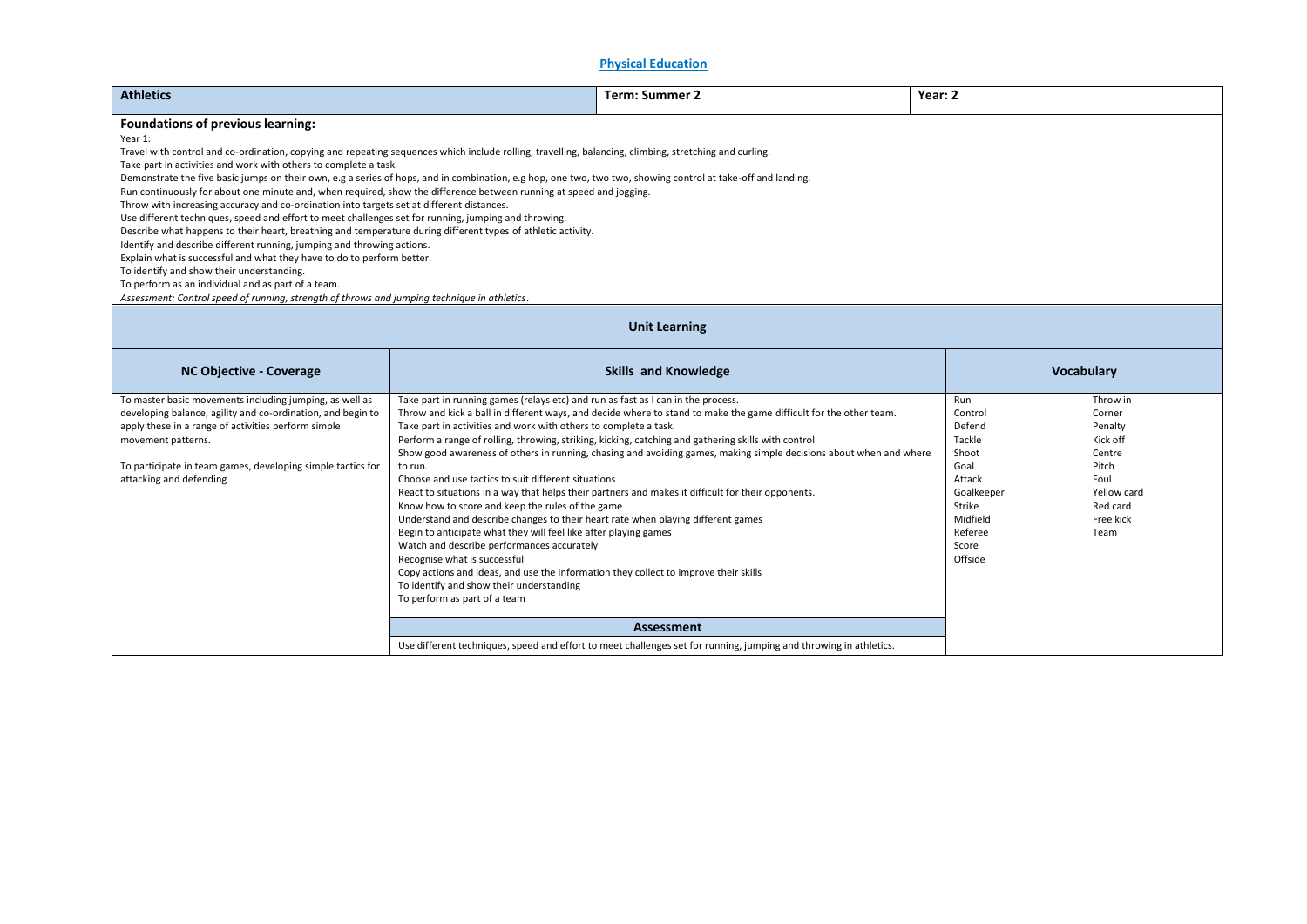### **Religious Education**

| Topic: Islam: Hajj                                                                                                                              |                                                                                                                                                                                                                                                                                                                                                                                                                                                                                                                                                                                                                                                                                                                                                                                                                                                                                                                                                                                                                                                                                                                                                                                                | Year: 2                                                      |                                                                                                                                                                                                                                                                                                                                                                                                                                                                                                                               |  | <b>Term: Summer 2</b>                                                                                                                                                                                                                                                    |  |  |
|-------------------------------------------------------------------------------------------------------------------------------------------------|------------------------------------------------------------------------------------------------------------------------------------------------------------------------------------------------------------------------------------------------------------------------------------------------------------------------------------------------------------------------------------------------------------------------------------------------------------------------------------------------------------------------------------------------------------------------------------------------------------------------------------------------------------------------------------------------------------------------------------------------------------------------------------------------------------------------------------------------------------------------------------------------------------------------------------------------------------------------------------------------------------------------------------------------------------------------------------------------------------------------------------------------------------------------------------------------|--------------------------------------------------------------|-------------------------------------------------------------------------------------------------------------------------------------------------------------------------------------------------------------------------------------------------------------------------------------------------------------------------------------------------------------------------------------------------------------------------------------------------------------------------------------------------------------------------------|--|--------------------------------------------------------------------------------------------------------------------------------------------------------------------------------------------------------------------------------------------------------------------------|--|--|
| <b>Foundations of previous learning:</b><br>To understand that prayer forms a part of Muslims daily life.                                       |                                                                                                                                                                                                                                                                                                                                                                                                                                                                                                                                                                                                                                                                                                                                                                                                                                                                                                                                                                                                                                                                                                                                                                                                |                                                              |                                                                                                                                                                                                                                                                                                                                                                                                                                                                                                                               |  |                                                                                                                                                                                                                                                                          |  |  |
| To understand why Muslims visit the Mosque and how this develops a sense of belonging.                                                          |                                                                                                                                                                                                                                                                                                                                                                                                                                                                                                                                                                                                                                                                                                                                                                                                                                                                                                                                                                                                                                                                                                                                                                                                |                                                              |                                                                                                                                                                                                                                                                                                                                                                                                                                                                                                                               |  |                                                                                                                                                                                                                                                                          |  |  |
| <b>Unit Learning</b>                                                                                                                            |                                                                                                                                                                                                                                                                                                                                                                                                                                                                                                                                                                                                                                                                                                                                                                                                                                                                                                                                                                                                                                                                                                                                                                                                |                                                              |                                                                                                                                                                                                                                                                                                                                                                                                                                                                                                                               |  |                                                                                                                                                                                                                                                                          |  |  |
| <b>NC Objective - Coverage</b>                                                                                                                  | <b>Skills</b>                                                                                                                                                                                                                                                                                                                                                                                                                                                                                                                                                                                                                                                                                                                                                                                                                                                                                                                                                                                                                                                                                                                                                                                  |                                                              | <b>Vocabulary</b>                                                                                                                                                                                                                                                                                                                                                                                                                                                                                                             |  |                                                                                                                                                                                                                                                                          |  |  |
| Does completing Hajj make a person a better Muslim?<br>To understand what happens during Hajj.<br>To explore the importance of this to Muslims. | Thinking about religion and belief<br>Identify how religion and belief is expressed in different<br>ways<br>Identify similarities and differences in features of religions<br>and beliefs<br>Enquiring, investigating and interpreting<br>Ask questions about their own and others' feelings and<br>experiences<br>Identify possible meanings for symbols and other forms of<br>religious expression<br>Beliefs and teachings (what people believe)<br>Retell religious stories and identify some religious beliefs<br>and teachings<br>Practices and lifestyles (what people do)<br>Identify some religious practices, and know that some are<br>characteristic of more than one religion<br>Expression and language (How people express<br>themselves)<br>Suggest meanings in religious symbols, language and<br>stories<br>Identity and experience (Making sense of who we are)<br>Respond sensitively to the experiences and feelings of<br>others, including those with a faith<br>Values and commitments (Making sense of right and<br>wrong)<br>Respond sensitively to the values and concerns of others,<br>including those with a faith, in relation to matters of right<br>and wrong | a special journey.<br>the journey.<br>Allah.<br>explain why. | To understand how a special journey can make you feel.<br>To identify and explore some things Muslims may take on<br>To know that the Grand Mosque is in Makkah.<br>To identify some of the key events that take place during<br>To know Muslims believe that Hajj shows commitment to<br>To know that Hajj is one of the Muslims five pillars and<br>they see it as one of the eight gateways to heaven.<br>To identify different reasons Muslims perform Hajj.<br>To identify a special journey they would like to make and |  | Muslim<br>Allah<br>Qur'an<br>Islam<br>Crescent moon<br>Special<br>Praying<br>Mecca<br>Prayer mat<br>Prayer<br>Routine<br>Faith<br>Hajj<br>Journey<br>Importance<br>Significant<br>Imam<br>Hijab<br>Burka<br>Mosque<br>Wudu<br>Salat<br>Mohammed<br>Five Pillars of Islam |  |  |
|                                                                                                                                                 | <b>Assessment of Skills</b>                                                                                                                                                                                                                                                                                                                                                                                                                                                                                                                                                                                                                                                                                                                                                                                                                                                                                                                                                                                                                                                                                                                                                                    |                                                              | <b>Assessment of Knowledge</b>                                                                                                                                                                                                                                                                                                                                                                                                                                                                                                |  |                                                                                                                                                                                                                                                                          |  |  |
|                                                                                                                                                 | I can tell you about a special journey and why it was<br>important to me.<br>I can start to think about the significance of Hajj to a<br>Muslim.                                                                                                                                                                                                                                                                                                                                                                                                                                                                                                                                                                                                                                                                                                                                                                                                                                                                                                                                                                                                                                               | Muslims.                                                     | I can remember some of the events that happen during<br>Hajj and start to explain why these are important to                                                                                                                                                                                                                                                                                                                                                                                                                  |  |                                                                                                                                                                                                                                                                          |  |  |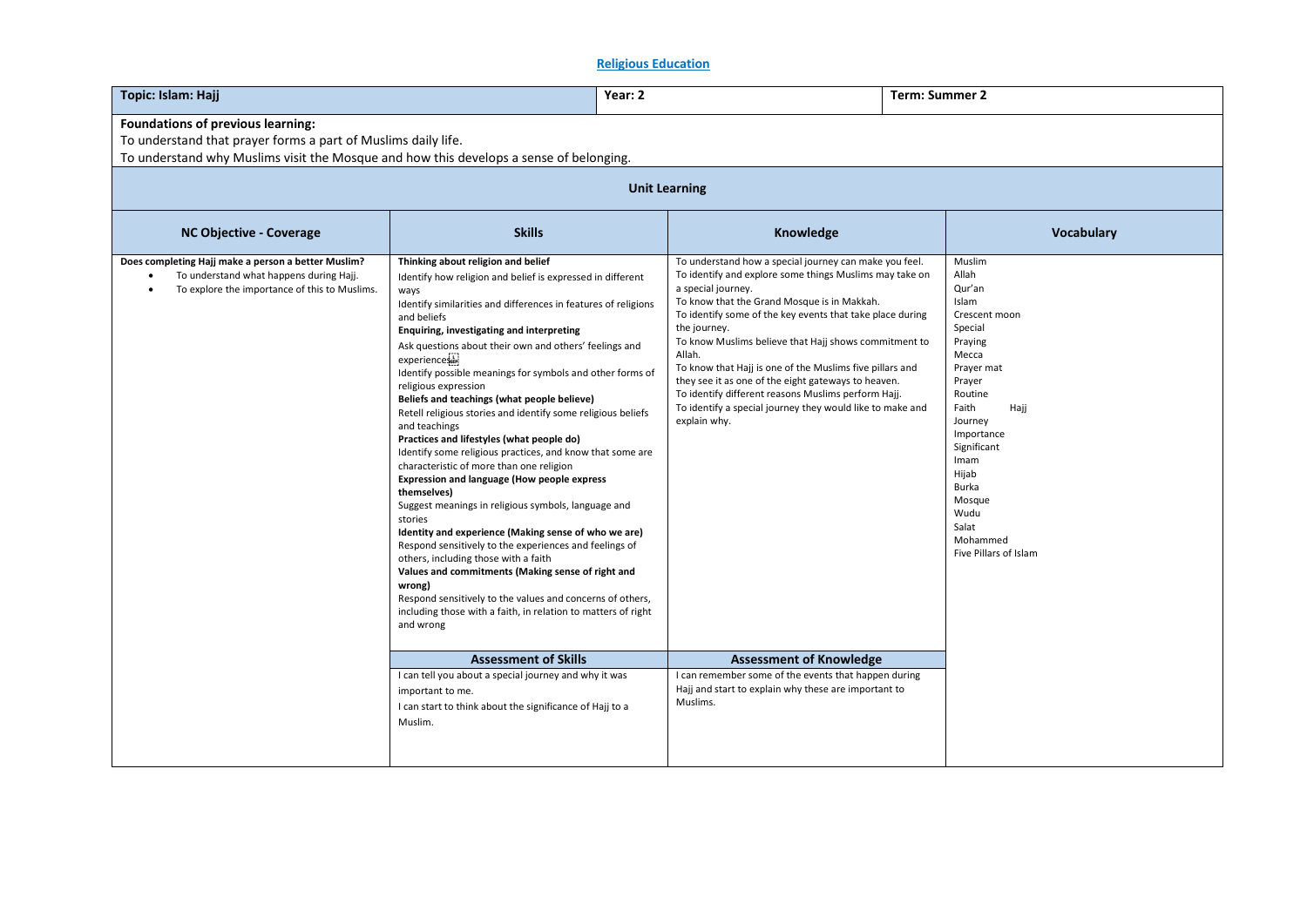# **Computing**

| <b>Sorting &amp; Branching</b><br><b>Topic: Handling Data</b>                                                                                                                                                                                                                                                                                                                                                          |                                                                                                                                                                                                                                                                                                                                                                                                                                                                                                                                                                                                                                                                                                                                                                  |                      | Year: 2                                                                                                                                                                                                                                                                                                                                                                                                                                                                                                                                                                                                                                                                                                                                                |  | <b>Term: Summer 2</b>                                                                                                                          |                                                                                                      |  |
|------------------------------------------------------------------------------------------------------------------------------------------------------------------------------------------------------------------------------------------------------------------------------------------------------------------------------------------------------------------------------------------------------------------------|------------------------------------------------------------------------------------------------------------------------------------------------------------------------------------------------------------------------------------------------------------------------------------------------------------------------------------------------------------------------------------------------------------------------------------------------------------------------------------------------------------------------------------------------------------------------------------------------------------------------------------------------------------------------------------------------------------------------------------------------------------------|----------------------|--------------------------------------------------------------------------------------------------------------------------------------------------------------------------------------------------------------------------------------------------------------------------------------------------------------------------------------------------------------------------------------------------------------------------------------------------------------------------------------------------------------------------------------------------------------------------------------------------------------------------------------------------------------------------------------------------------------------------------------------------------|--|------------------------------------------------------------------------------------------------------------------------------------------------|------------------------------------------------------------------------------------------------------|--|
| Foundations of previous learning:<br>Children from Year 1 are be able to<br>talk about the different ways in which information can be shown.<br>$\bullet$<br>use technology to collect information, including photos, video and sound.<br>$\bullet$<br>sort different kinds of information and present it to others.<br>٠<br>add information to a pictograph and talk to you about what I have found out.<br>$\bullet$ |                                                                                                                                                                                                                                                                                                                                                                                                                                                                                                                                                                                                                                                                                                                                                                  |                      |                                                                                                                                                                                                                                                                                                                                                                                                                                                                                                                                                                                                                                                                                                                                                        |  |                                                                                                                                                |                                                                                                      |  |
|                                                                                                                                                                                                                                                                                                                                                                                                                        |                                                                                                                                                                                                                                                                                                                                                                                                                                                                                                                                                                                                                                                                                                                                                                  | <b>Unit Learning</b> |                                                                                                                                                                                                                                                                                                                                                                                                                                                                                                                                                                                                                                                                                                                                                        |  |                                                                                                                                                |                                                                                                      |  |
| <b>NC Objective - Coverage</b>                                                                                                                                                                                                                                                                                                                                                                                         | <b>Skills</b>                                                                                                                                                                                                                                                                                                                                                                                                                                                                                                                                                                                                                                                                                                                                                    |                      | Knowledge                                                                                                                                                                                                                                                                                                                                                                                                                                                                                                                                                                                                                                                                                                                                              |  | Vocabulary                                                                                                                                     |                                                                                                      |  |
| To use technology purposefully to create, organise, store,<br>manipulate and retrieve digital content<br>To recognise common uses of information technology<br>beyond school                                                                                                                                                                                                                                           | <b>Information Technology</b><br>Explain why digital folders are used.<br>Organise, store, manipulate and retrieve data in a range of<br>digital forms.<br>To create a presentation using software packages.<br>Logging in<br>Use personal log in for online resources<br><b>Basic use of devices</b><br>Open Apps and software<br>Save and Open files and images.<br>Keyboard<br>Use keyboard to enter text (index fingers left and right<br>hand).<br>Know when and how to use the RETURN/ENTER key.<br>Use SHIFT and CAPS LOCK to enter capital letters.<br>Use DELETE and BACKSPACE buttons to correct text.                                                                                                                                                 |                      | <b>Handling Data</b><br>To tell you what kind of information I could use to help me<br>investigate a question.<br>To create paper decision trees and am starting to<br>understand a branching database.<br>To make and save a chart or graph using the data you<br>collect.<br>To talk about the data that is shown in my chart or graph.<br>To understand a branching database.<br>To explain what kind of information you could use to help<br>me investigate a question.<br>E-Safety<br>To know that not everyone is who they say they are online<br>To explain why you need to keep my passwords and<br>personal information private<br>To know who are trusted adult when something worrying<br>or unexpected happens when you are using a device |  | Database<br><b>Branching</b><br>Decision tree<br>Data<br>Graph<br>Block graph<br>Information<br>Questions<br>Technology<br>Retrieve<br>Digital | Collect<br>Decision tree<br>Found out<br>Investigate<br>Pictograph<br>Record<br>Sort<br>Venn diagram |  |
|                                                                                                                                                                                                                                                                                                                                                                                                                        | Assessment of Skills/Assessment of Knowledge<br><b>Handling Data</b><br>Can you answer questions using a branching database?<br>Can you create a graph and discuss the information presented?<br>Can you use a branching database and a big online database to investigate a problem?<br>Can talk about what have you found out from a pictogram or bar chart you have made?<br>Can you create and answer your own question using a graph?<br>Can you sort garden birds using a decision tree and think of alternate ways of sorting?<br>E-Safety<br>Can you explain the advantages of technology?<br>Can you explain that not everyone is who they say they are online?<br>Could you explain to a friend what they need to do if they are worried by something? |                      |                                                                                                                                                                                                                                                                                                                                                                                                                                                                                                                                                                                                                                                                                                                                                        |  |                                                                                                                                                |                                                                                                      |  |